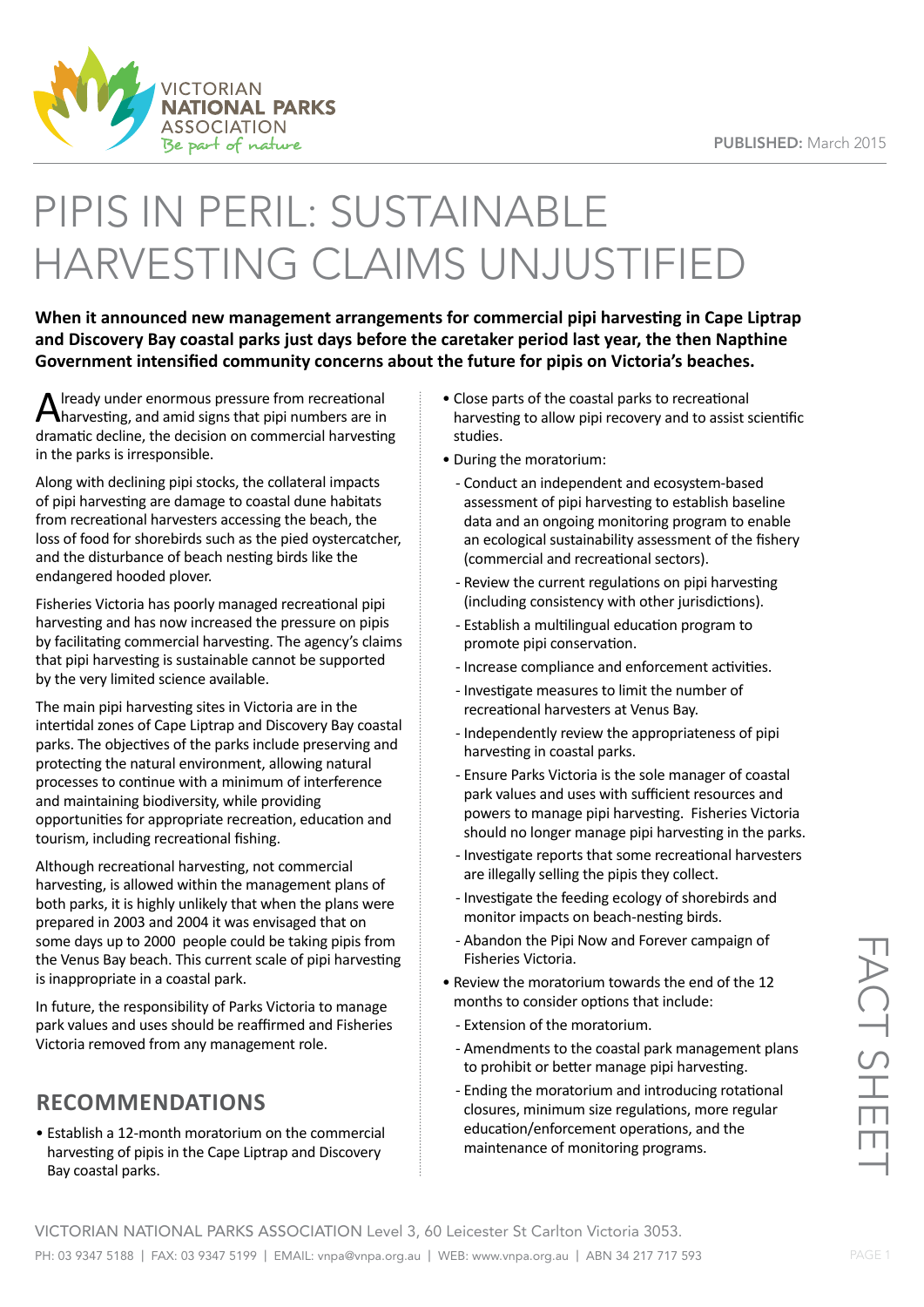#### **PIPI BIOLOGY AND DISTRIBUTION**

The pipi, *Donax (Plebidonax) deltoides*, is a small bivalve mollusc found up to 100mm below the surface of highenergy Australian beaches from southern Queensland to the mouth of the Murray River in South Australia. Pipis mature after one year and at around 37mm in size across the shell, can grow up to 80mm, and live for three to five years.

Pipis are filter feeders, collecting phyoplankton from the waters of the intertidal zone. They are also an important food source for such birds as the pied oystercatcher.

In Victoria pipis are found at only a few locations where their numbers are sufficient to support either commercial or recreational harvesting. These areas are on the beaches of Discovery Bay, in western Victoria, and between Wilsons Promontory and Point Smythe in South Gippsland. A likely reason for these concentrations is the nutrient-rich waters at the mouth of the Glenelg River in the west, and Anderson Inlet and Shallow Inlet in the east.

# **PIPIS HARVESTING**

Commercial harvesting of pipis in Australia is centred on the south-east corner of South Australia, the north coast of NSW and in the Discovery Bay and Venus Bay coastal parks of Victoria. Recreational harvesting also occurs within these states as well as in Tasmania.

Pipi population declines have been reported for NSW, Victoria and South Australia. In one management response the annual commercial quota in South Australia was cut by half in 2008 to 300 tonnes.

In Victoria, commercial harvesting of pipis occurred on South Gippsland beaches until the 1970s when stock depletion saw it become a largely recreational activity. According to the Fisheries Research and Development Corporation website, there was no reported commercial harvesting in Victoria between 2002 and 2008, and very low harvests from then to 2013. In 2012 there were two commercial fishers in the Victorian Bait Fishery and five in the ocean fishery who together harvested 76 tonnes<sup>1</sup> of pipis. Commercial harvesting in Discovery Bay appears to have begun in 2011.

All recreational and commercial harvesting in Victoria must be by hand i.e. no use of spades or forks. In 2010, amid concerns at the harvesting pressure on pipis,

the 5-litre maximum daily bag limit was reduced to 2 litres (there is no minimum size limit for recreational fishers). However, this coincided with a Fisheries Victoria campaign – Pipis Now and Forever – which encouraged people to go to Venus Bay and collect pipis. Since then, the number of recreational harvesters there has skyrocketed, while increased prices for pipis as bait or a delicacy have encouraged increased commercial harvesting.

In November 2013, Fisheries Victoria issued the Fisheries (Discovery Bay Pipis) Notice to 'regulate' the commercial harvesting of pipis in Discovery Bay Coastal Park by holders of an Ocean Fishery Access Licence. It also set a minimum harvest size of 35mm.

The Discovery Bay notice was rescinded with the issuing of the Fisheries (Victorian Pipi) Notice on 31 October 2014, just days before the start of the government caretaker period prior to the November state election. The notice restricted commercial harvesting of pipis to the western half of Discovery Bay Coastal Park, the south-western shoreline of Venus Bay and two areas within Waratah Bay, one along Cape Liptrap's east coast and the other on the beach in front of Shallow Inlet:

*The objective of the notice is to address sustainability concerns for Victorian pipis stocks and related management issues by closing marine waters to commercial pipi harvest except for specified open areas, fixing a minimum size limit for pipis taken under commercial fishery access licences and requiring that commercial fishers prior-report their intention to fish for pipis.*

The notice failed to mention that there are very few areas in Victorian marine waters where pipis are found in quantities sufficient for harvesting, and that most of those areas could now be subjected to commercial harvesting because of the notice.

Ten months earlier, Fisheries Victoria announced Operation Helix, which former MP for South Gippsland Peter Ryan said would see officers 'out in force at Venus Bay to target illegal pipi harvesting'<sup>2</sup>. During the last summer Operation Sonic checked vehicles departing Venus Bay at a road block in Tarwin Lower and discovered many vehicles with more than the daily bag limit. Almost all were simply issued a warning and the confiscated pipis dumped in the Tarwin River. These wellpublicised enforcement operations are likely too few to have any lasting effects.

FACT SHEET **FACT SHE** 

1 FRDC website accessed 24/02/2015 http://fish.gov.au/reports/molluscs/pipis/Pages/pipi.aspx

2 Ryan, P. 2014, Operation Helix takes aim at illegal pipi harvesting Friday, January 10, 2014 Press release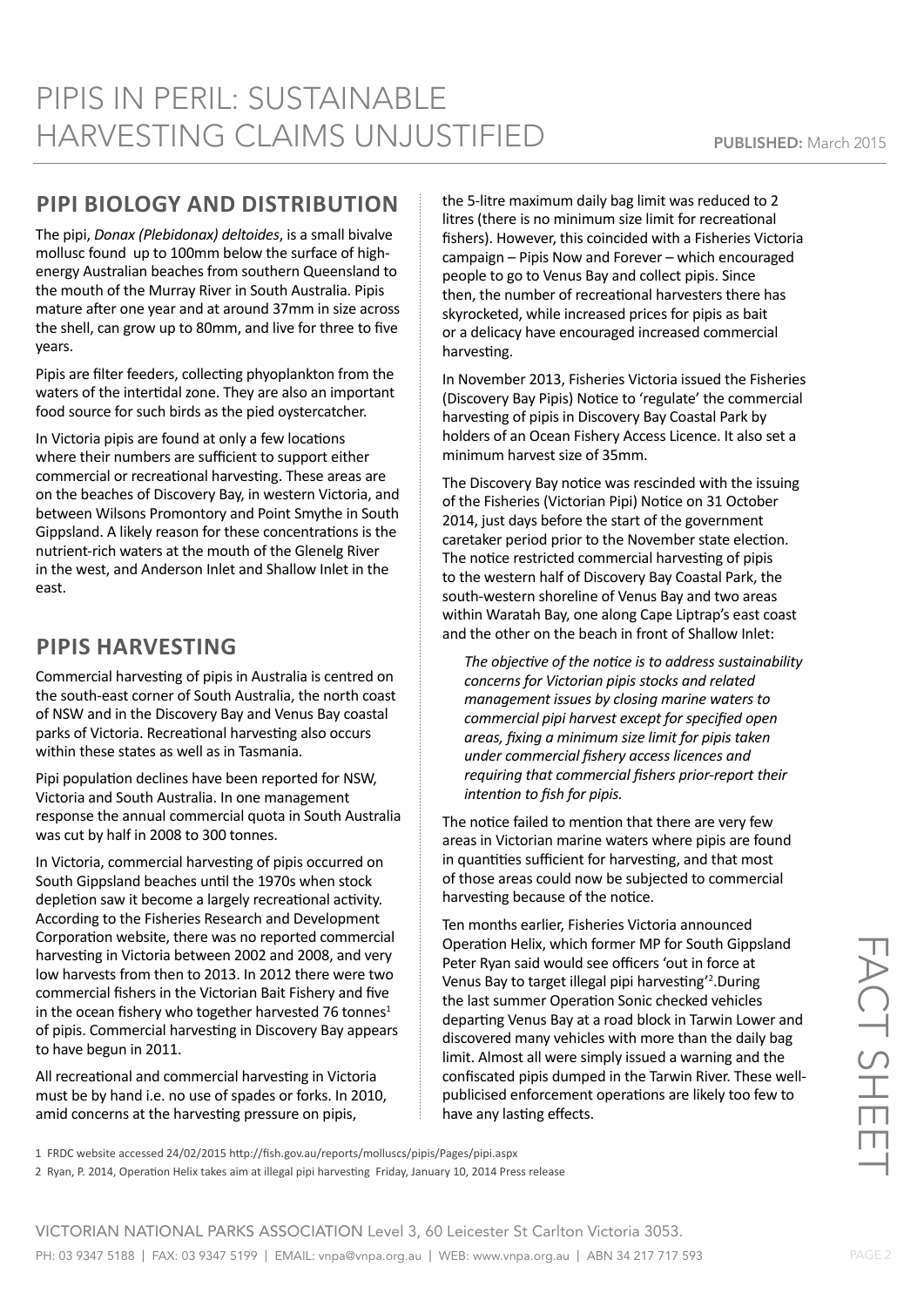#### **STUDIES OF PIPI DISTRIBUTION AND ABUNDANCE IN VICTORIA**

There have been four field studies of pipis in Victoria. Three have focused on the pipis of Venus Bay, largely in response to concerns expressed by local residents about the impacts of pipi harvesting.

The first was a 2009 study by Zac Lewis for his Honours thesis. The second was a Recreational Fishing Grants Program project by students Jacinta Early and Zac Lewis, with Dr Mark Scarr and Dr Carol Scarpaci, published in January 2013 and based on field surveys in 2011. The third was commissioned by the Venus Bay Community and carried out by Dr Greg Parry, Director of Marine Ecological Solutions, in 2013. Versace et al conducted the fourth study at Discovery Bay in 2011 and acknowledged there had been pipi stock declines in Venus Bay and Discovery Bay.

All three Venus Bay studies involved data collection along multiple transects across the beach between Pt Smythe and Cape Liptrap, with the Parry study using many of the transect lines from the earlier studies.

One of the key findings from the Venus Bay analyses was a marked difference in the size structure of the populations in heavily fished and lightly fished areas. In the heavily fished areas the population was dominated by small pipis, whereas in the lightly fished area, the pipis were larger. The lightly fished area at the southern end of the Venus Bay beach, which is seen by scientists as a refuge area that could support pipi recruitment in the heavily fished area to the north, has now been opened to commercial harvesting.

#### **ECOLOGICAL SUSTAINABILITY OF PIPI HARVESTING**

The Early et al 2013 study concluded that:

*Results of this study suggest that the pipi resource in Venus Bay is currently harvested at a sustainable level. However, because the impacts of fishing are localised the introduction of new access points in Venus Bay may have implications on stock levels, particularly the abundance of mature pipis.*

When reviewing the two previous studies by students from Victoria University in 2013, Dr Greg Parry of Marine Ecological Solutions stated:

*As neither Lewis (2010) nor Early et al. (2013) provide any analysis of temporal changes in population size, nor any estimate of the total recreational catch, it is unclear how they were able to conclude this fishery is sustainable.*

According to the Fisheries and Research Development Corporation (FRDC) website, the stock of pipis in Victoria is undefined i.e. it cannot be said to be sustainable under past, current or future fishing pressure because there is insufficient information on the stock.

Even so, Fisheries Victoria has used the results of the first two studies to claim sustainability for pipi harvesting in Venus Bay, to underpin its Pipis Now and Forever campaign and to justify its promotion of commercial harvesting. The two earlier studies were not assessments of ecological sustainability of pipi harvesting on Venus Bay beaches. Nor was the report by Greg Parry, but he freely acknowledged that was not its purpose.

To assess the ecological sustainability of pipi harvesting requires an ecosystem-based approach, not a narrow single species approach. In such an assessment, at least the following<sup>3</sup> should be evaluated:

- Status of wild stocks: current population to unfished levels; the extent of overfishing; long-term trends; the habitat range of the species; the current and prefished age, size and sex distribution; the effectiveness of management (including management track record, monitoring and enforcement.
- Impacts of fishing on habitats and ecosystems: trophic impacts, physical effects on habitats, spatial and temporal scale of impacts; the effectiveness of management. This would include the physical impacts of beach access on sand dune habitats, the loss of food for shorebirds and the disturbance of beach nesting birds.

The impacts of pipi harvesting on the values of the two coastal parks should be added to this list of criteria.

Based on the available data from the studies mentioned above, there is clearly insufficient information to assess pipi harvesting as ecologically sustainable.

3 Australian Conservation Foundation 2011, Sustainable Australian Seafood Assessment Criteria: Wild-catch seafood products, Australian Conservation Foundation, Melbourne